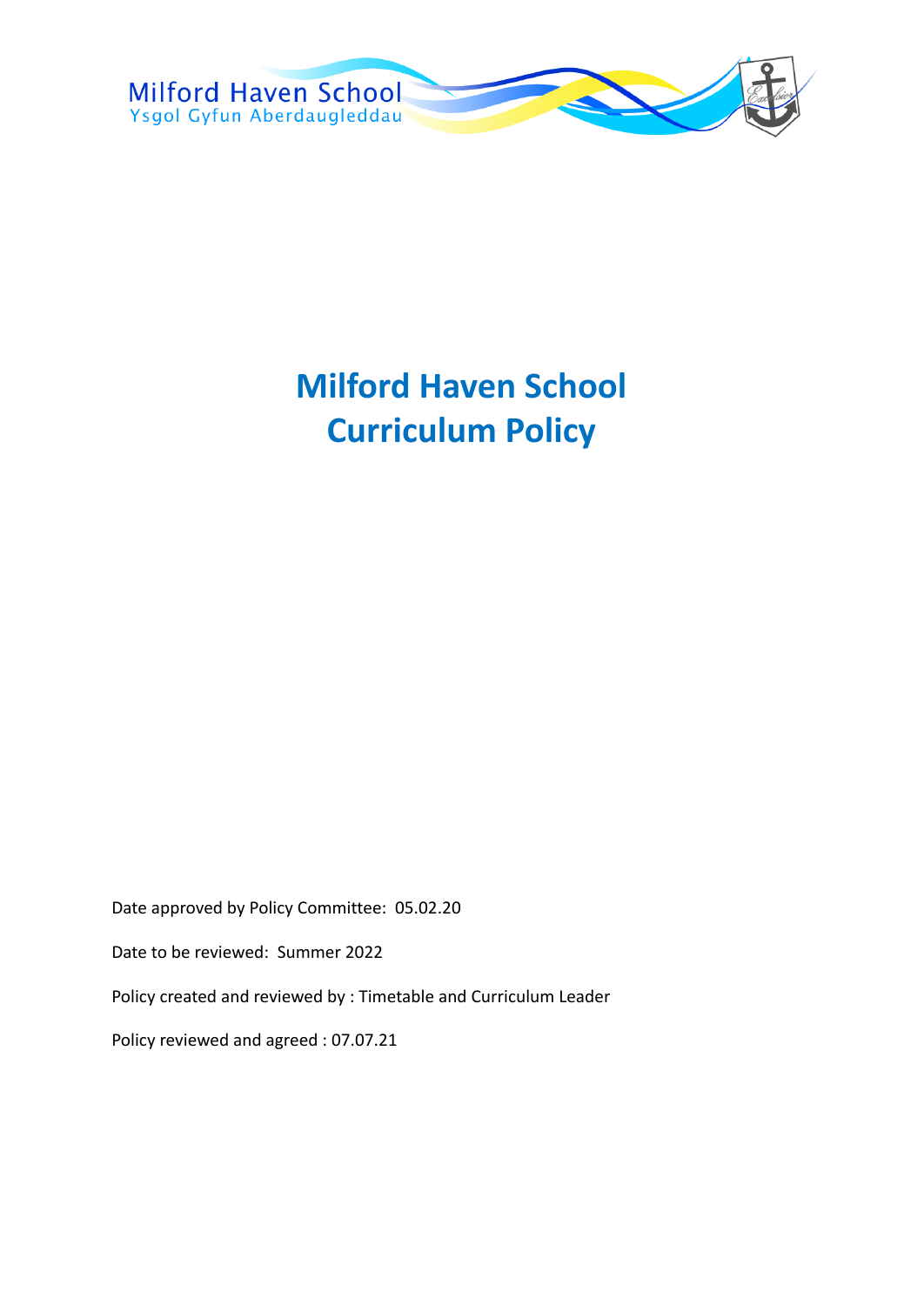# **Teaching, Learning and the Curriculum**

#### **Aims:**

1.1 To develop the four purposes of the curriculum which underpin all learning experiences, creating:

- ambitious, capable learners, ready to learn throughout their lives;
- enterprising, creative contributors, ready to play a full part in life and work;
- ethical, informed citizens, ready to be citizens of Wales and the world;
- healthy, confident individuals, ready to lead fulfilling lives as valued members of society.

1.2 To enhance learners' cross-curricular skills, including literacy, numeracy and digital competence through a learning continuum across the 6 areas of learning and experience;

1.3 To develop independent, resilient learners, with high aspirations and who are equipped with a wide range of cross-curricular skills;

1.4 To provide equal opportunities for all pupils to learn in order to reach their full potential.

## **Governors:**

2.1 The Governors of Milford Haven School recognise their responsibility to provide a curriculum that accommodates the requirements of the National Curriculum and Religious Education.

2.2 They will take all reasonable steps within their power, to implement the requirements specified for the "core" and "foundation" subjects that comprise the National Curriculum, within the context of the whole school curriculum.

2.3 The Governing Body will state those values and attitudes it wishes to promote through the curriculum.

## **Aims of the School:**

3.1 Milford Haven School is a happy and caring community where there is encouragement and opportunity for all pupils to maximize potential, where they feel safe, valued as individuals and learn to cooperate with one another;

3.2 Milford Haven pupils will receive the guidance and support they need as they continue to develop as lifelong learners;

3.3 The school community recognises all the intellectual, spiritual, social and physical needs of the pupils and endeavours those needs in every individual;

3.4 The school community and support processes ensure that pupils are recognised as individuals and are cared for as individuals;

3.5 Milford Haven School will continue to strengthen the links that have been developed with the community and its pupils.

3.6 The school community will ensure that pupils develop:

- a. enthusiastic, enquiring minds;
- b. the ability to question and argue rationally;
- c. the ability to apply themselves to tasks and physical skills;

3.7 promote respect for religious and moral values and tolerance of other races, religions and ways of life;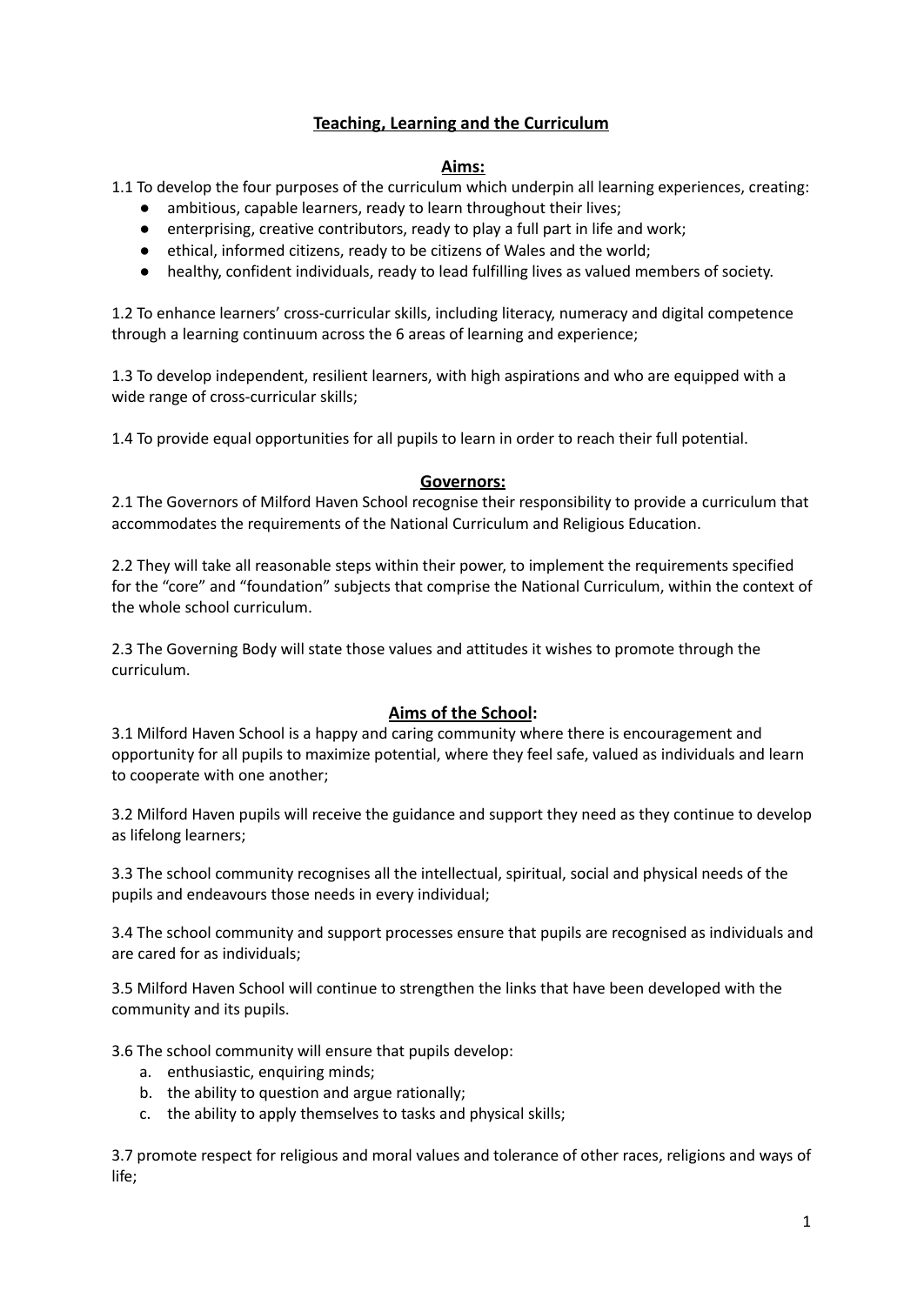Milford Haven School will:

3.8 enable pupils to acquire knowledge and skills relevant to adult life and employment in a fast changing world;

3.9 develop the pupils' effective use of language and number in their lives;

3.10 help pupils to understand the world in which they live, and the interdependence of individuals, groups and nations;

3.11 ensure that pupils achieve their potential through teaching and learning strategies that challenge and support pupils.

Milford Haven School will seek to develop successful learners who enjoy learning, are resilient, make progress and achieve. It will seek to develop confident individuals who are able to live safe, healthy and fulfilling lives and responsible citizens who make a positive contribution to society.

#### **The Curriculum:**

The school will deliver the statutory subjects of the National Curriculum for pupils between the ages of 11 and 16.

The school will provide a broad and balanced curriculum for all students 11-16. The curriculum will be inclusive and offer equality of opportunity for all.

The school will group students appropriately to ensure that work is adequately differentiated and delivered at a level suitable to students' needs and abilities.

4.1 Areas of Learning:

The curriculum will comprise "Areas of Learning" which together describe the full range of experiences to which pupils are entitled.

These areas are:

- SciTech Science, Technology and ICT.
- Communication including: English, Welsh and Modern Foreign Languages
- Mathematics and Numeracy
- Health and Well-Being- including: PE, Sport, Teamwork, PSE and DACW
- Humanities including: History, Geography, Religious Education and Business Studies
- Expressive Arts– including:Art, Music, Drama and Welsh Bacc, DCF,

4.2 Students will have access to the following elements of learning:

- Careers, guidance and advice
- Personal and social education
- Global citizenship and the environment;
- Health education
- Sex and relationship education

These themes are integrated within the teaching programmes of many subjects

#### 4.3 Skills:

The ability to use a range of skills effectively is crucial to every learner from early years through statutory education and into life-long learning. [Skills Across the Curriculum ACCAC 2002]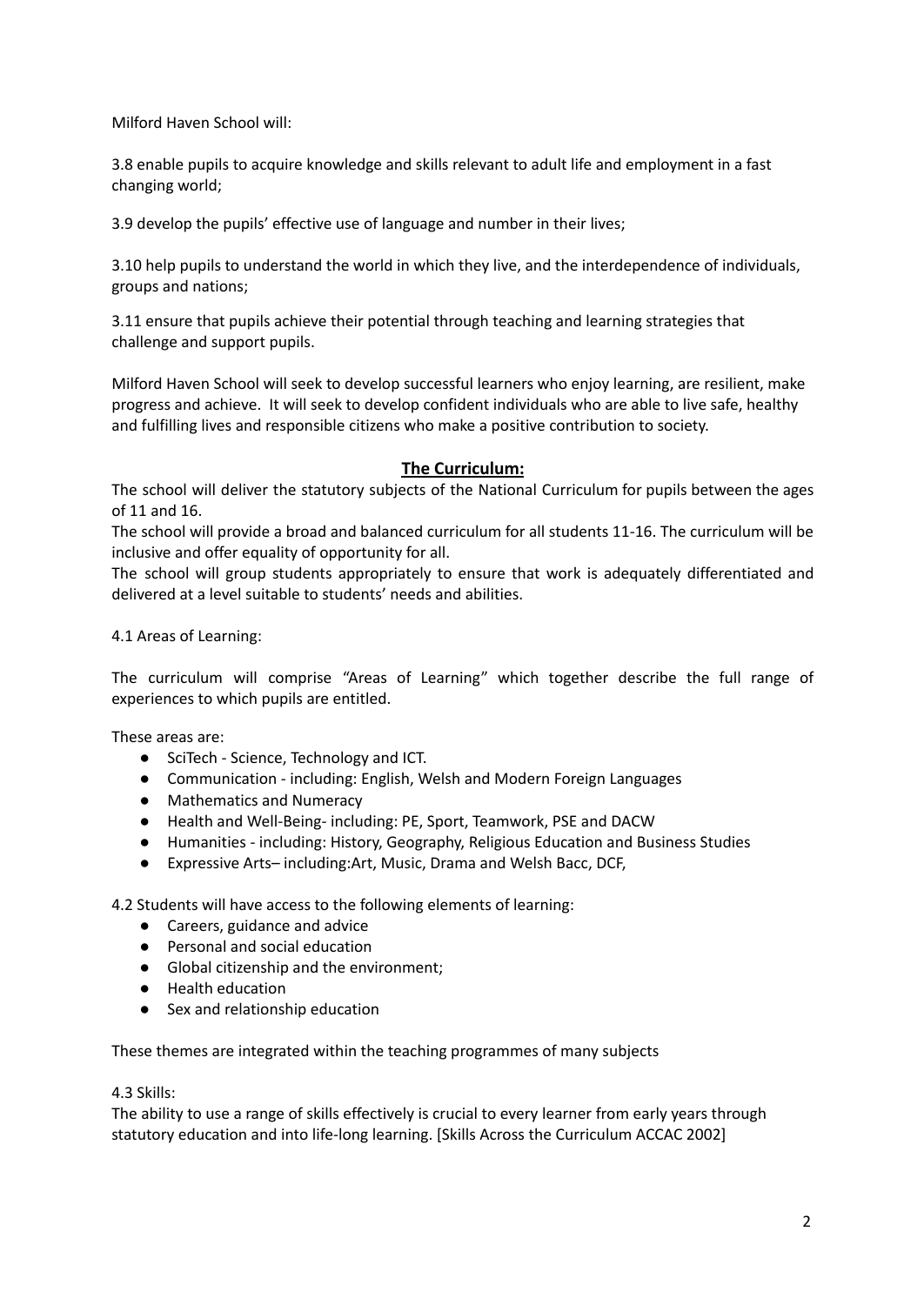The following key competences will be developed throughout the curriculum:

- Communication (including literacy and oracy)
- Information and communication technology
- Numeracy and application of number
- Bilingualism
- Problem solving
- Thinking and creative skills
- Working with others
- Self evaluation and improving own learning and performance

In addition each pupil in Key Stages 3 and 4 will develop

- Self assessment and review
- Target setting and action planning
- Effective personal presentation

4.4 Equal Opportunities & Diversity

The school is committed to "promoting a culture in which diversity is valued and equality of opportunity is a reality". [Equal Opportunities & Diversity in the School Curriculum ACCAC 2001]

4.5 The School curriculum will include:

- a. the promotion of positive approaches to difference and the fostering of respect for people of all cultural backgrounds in order to challenge stereotypes and misconceptions.
- b. the provision of "equal opportunities" for all pupils, irrespective of gender, ability or cultural or ethnic background;
- c. opportunities to include positive images and role models irrespective of gender, race or disability;
- d. cater for the individual needs of pupils in ways which will make the curriculum accessible to all pupils;

## 4.6 Bilingualism:

The cultural relevance appropriate to the school's Welsh setting as laid down by the Curriculum Council for Wales (Cwricwlwm Cymreig). - A whole school approach:

- a. Pupils' bilingual skills will be enhanced, developed and applied across the curriculum.
- b. Bilingualism and the Cwricwlwm Cymreig will also be experienced by pupils through subject disciplines and events.
- c. Bilingualism is signposted in Schemes of learning (where appropriate) and has featured in lesson observations as a matter of routine for a number of years.
- d. The school will develop students' knowledge and understanding of Welsh history and culture and an appreciation of how Wales has contributed to the economic and technological development of the UK, Europe and the world.
- e. The school will encourage the use of incidental Welsh both in the classroom and beyond. Examples include taking the register in Welsh, the use of Welsh in school assemblies and in the recorded message heard when telephoning the school
- f. The school will stage an annual Eisteddfod.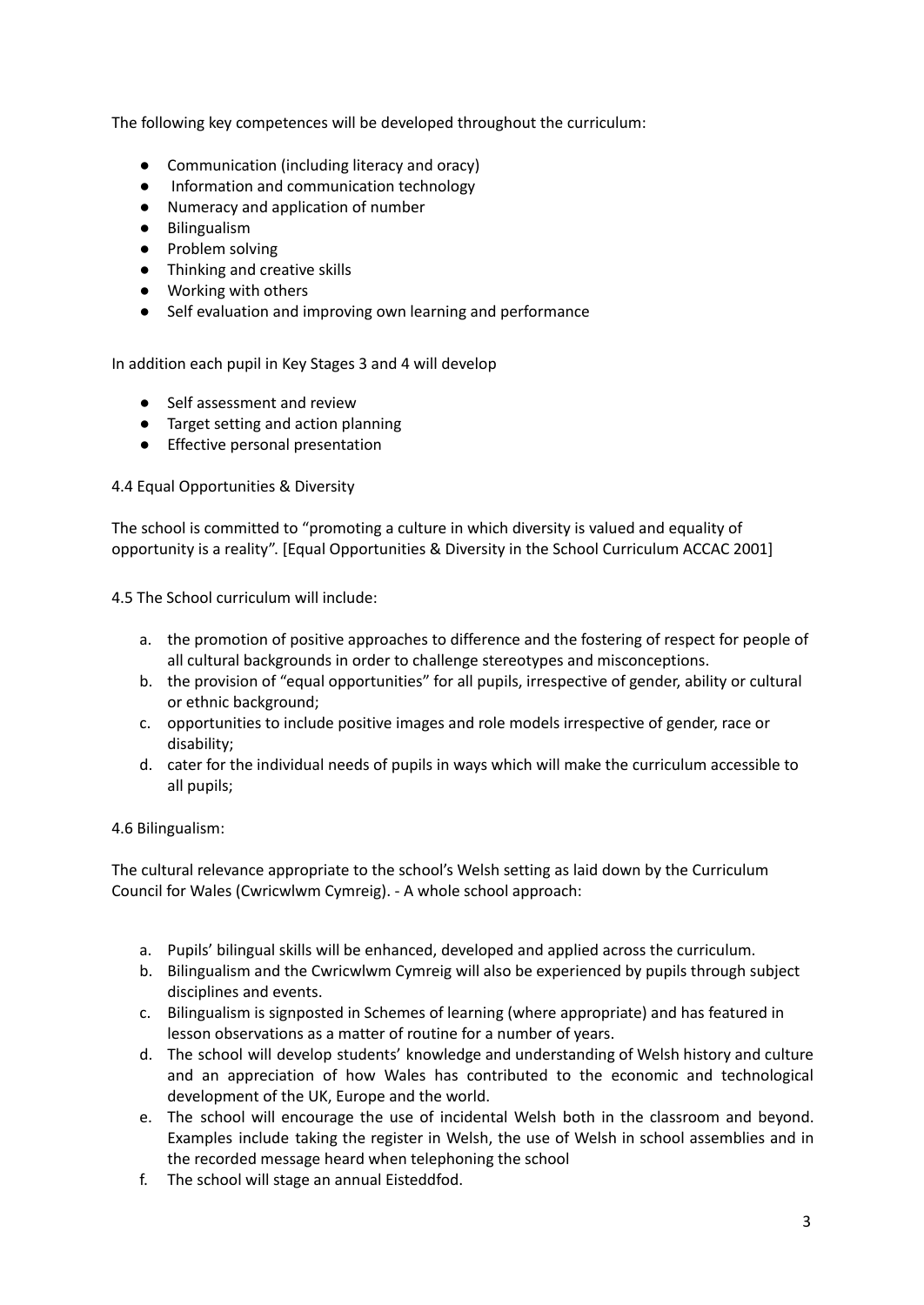- g. The school will invest in Welsh Signage
- h. The Welsh Department will develop its links to the Urdd and its programme of visits to cultural and sporting events

4.7 Religious Education:

Religious Education is a compulsory subject with special status under the Education Reform Act of 1988. It must be provided for all pupils although parents have a right of withdrawal.

- a. The governing body will ensure that Religious Education is provided for all pupils, in accordance with the locally agreed syllabus as drawn up by the Standing Advisory Council on Religious Education (SACRE).
- b. Pupils will participate in the act of daily worship within assemblies and registration.

# **Delivery**

5.1 All teachers within the school will take account of how pupils learn as well as what they learn.

5.2 Pupils will be challenged, encouraged and supported in order to succeed.

5.3 Teachers will employ a wide range of classroom approaches to help pupils achieve planned objectives

5.4 The curriculum will be differentiated in terms of the level of work or tasks set for pupils and the pace of teaching

5.5 Pupils, including MAT and ALN, will be progressively challenged by the activities provided.

5.6 Teachers and departments will use the schools ARR policy in developing strategies for assessment of and feedback on pupil work

# **Options/Learning Pathways**

6.1 Pupils at the end of Key Stage 3/4 will have the opportunity to choose subjects that are relevant to their own future development. Breadth will be maintained, and an element of individual choice will provide pupils with flexible pathways that maintain balance.

6.2 Delivery of a class/subject may be combined with another year group, or withdrawn, should student uptake not be viable.

6.3 Viable numbers for classes will be determined by the nature of the course, groups of learners and the use of any external providers.

# **Curriculum Leaders**

Each Curriculum Leader will ensure that Quality Assurance procedures are adhered to, primarily focusing on monitoring and evaluating standards in the curriculum area. Curriculum Leaders need to ensure their QA folder is also kept up-to-date, including:

- Up-to-date records of lesson observations, including any follow-up support and challenge;
- Up-to-date records of work scrutiny, including any follow-up support and challenge;
- Up-to-date records of Listening to Learners surveys/interviews, including any follow-up